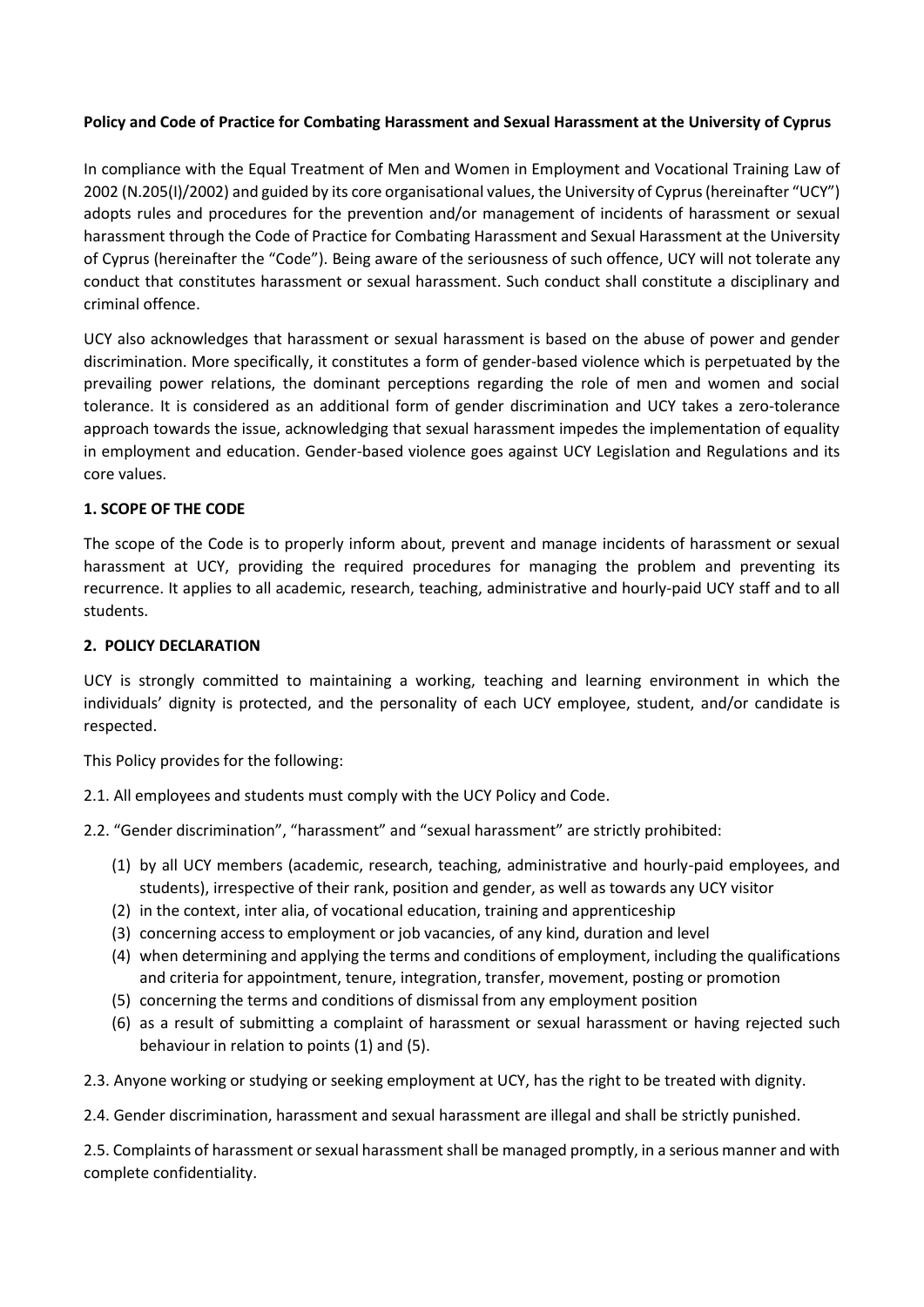2.6. All employees and students must maintain complete confidentiality in case they have to provide information as part of the investigation of a complaint. Commenting on confidential information and / or spreading rumours will not be tolerated.

2.7. All members of the university community shall be protected from victimisation, mistreatment or any adverse change in conditions resulting from their contribution, in any way (e.g. reporting, testifying), to the investigation of a complaint of harassment or sexual harassment.

# **3. TERMS AND CONCEPTS**

- (1) **"Gender Discrimination"** refers to any direct or indirect discrimination, including sexual harassment or less favourable treatment as a result of the rejection of or submission to such conduct. "Gender discrimination" involves any less favourable treatment of a woman which relates to pregnancy, childbirth, breastfeeding, maternity or sickness due to pregnancy or childbirth, while any instruction or command for discrimination against people due to gender constitutes discrimination.
- (2) **"Harassment"** refers to unwanted gender-related conduct which aims at or results in the violation of the recipient's dignity, especially when it creates an intimidating, offensive, degrading, or hostile environment.
- (3) **"Sexual Harassment"** refers to unwanted conduct of a sexual nature which aims at or results in the violation of the recipient's dignity, especially when it creates a humiliating, intimidating, offensive, degrading or hostile environment during employment, vocational education or training, and it is expressed in words or actions.

The terms "harassment" and "sexual harassment" include:

- I. Unwanted conduct
- II. Gender-based conduct and conduct of a sexual nature respectively
- III. Behaviour that can reasonably be regarded, in the circumstances, as offensive, intimidating and humiliating for the recipient, and which creates a hostile work environment.

**"Unwanted Conduct"** refers to all behaviour that is unpleasant and offensive for an individual, irrespective of whether such behaviour is repeated or concerns a single incident. Regardless of how the perpetrator perceives his/her behaviour towards the recipient or what the perpetrator's intention was, the recipient of such behaviour does not need to inform the perpetrator that his/her behaviour is unwanted.

Provided that, although such behaviour might be welcomed by other employees or it might have been previously considered welcomed within the work environment, this does not annul the term "unwanted conduct" as defined above.

**"Conduct of a Sexual Nature"** refers to all behaviour that has a sexual element, overtone or implication and is expressed in actions and words. Examples of such conduct include (but are not limited to) the following:

• **Conduct expressed by actions** refers to all unwanted physical contact, with the aim of assaulting or pressuring someone to engage in sexual relations.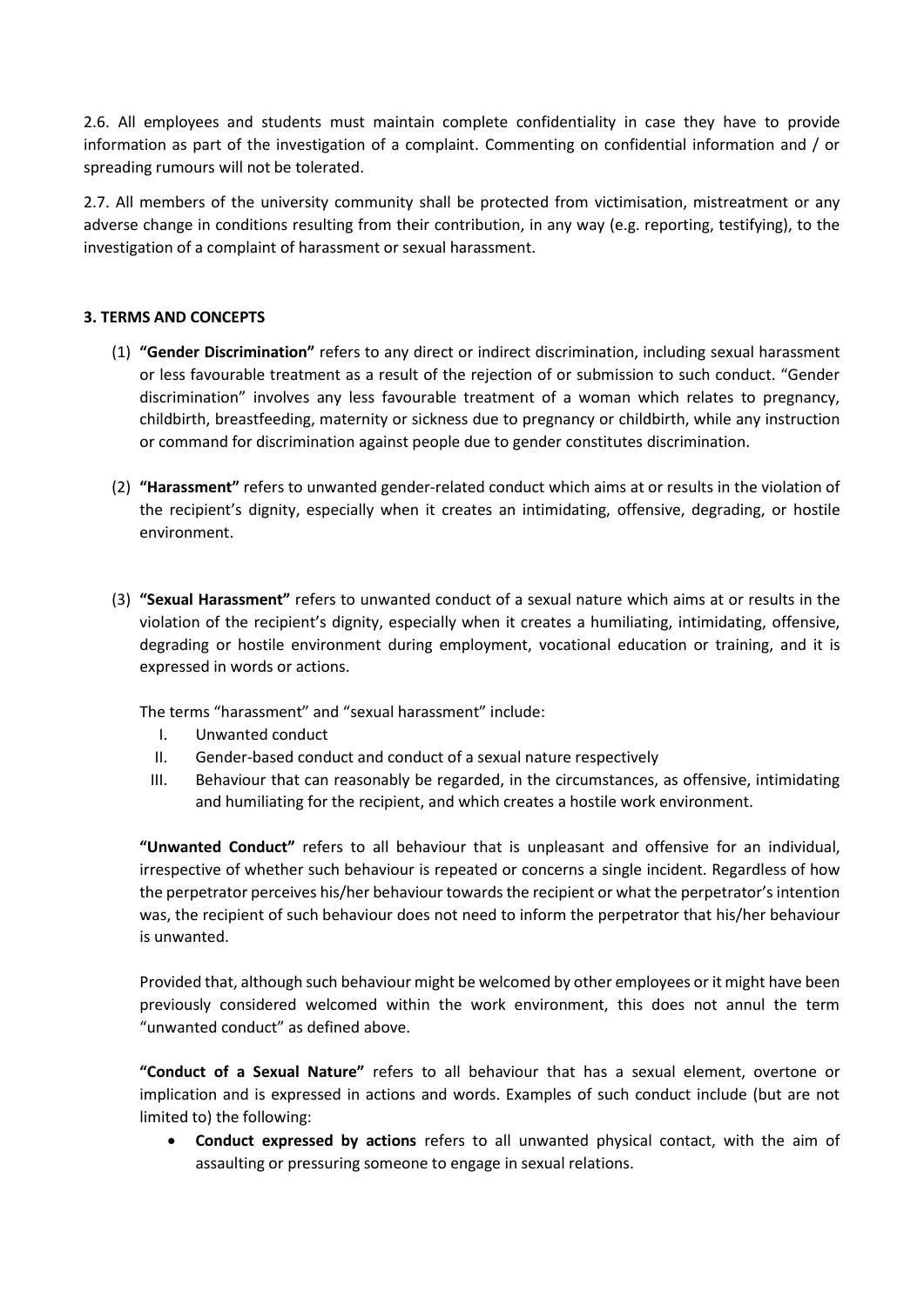- **Verbal conduct** refers to unnecessary or unwelcome familiarity, sexual, unethical or offensive comments or obscene communications, jokes or gestures, unethical or offensive comments regarding someone's gender or sexual orientation, moderating discussions on sexual matters, describing sexual life in front of other people, unwanted and unethical suggestions, propositions or pressure to engage in sexual acts, indiscreet questions about personal or sexual life, sexual innuendos or lewd comments, insults, indecent remarks, annoying and inappropriate flirting, and constant suggestions for social activity outside the workplace, while it has been made clear that such suggestions are unwelcome.
- **Non-verbal Conduct** includes the display of pornographic magazines, indecent pictures or objects, whistling, leering or staring, gestures with the eyes, hands or the tongue, unnecessary approaching or unnecessary close physical proximity, sexually explicit messages via mobile phones or other electronic means.
- *Quid Pro Quo* **Sexual Harassment** occurs when a director, superior or professor attempts to influence the employment conditions, the promotion, training, salary increment or other benefits of an employee or candidate for a job vacancy or advancement, as well as a student's graduation or a candidate's admission to university in exchange for sexual favours.
- **Sexual favouritism** occurs when a person who is in a position of authority rewards only those who respond to his/her sexual advances, while those who do not (but deserve to) are denied promotion, benefits or advancement.

Provided that, sexual harassment is not the sexual contact, flirting or friendships which are mutually acceptable by concerned parties.

(4) "Competent Authority" refers to people who are responsible for dealing with complaints or grievances related to incidents of harassment or sexual harassment and for taking measures in order to prevent and manage such incidents. It is the responsibility of the competent authorities to provide adequate training for preventing and managing incidents of harassment or sexual harassment.

The competent authorities of the University of Cyprus are:

- Rectorate
- Deans of Faculties
- Chairpersons of Departments
- Director of Administration and Finance
- Library Director
- Heads of Services
- Ombudsperson or Head of the Office of Diversity, Inclusion and Equality.

## **4. APPLICATION OF THE CODE**

All members of the University community are bound by this Code and Policy and UCY shall ensure that all available disciplinary sanctions are applied in the event that the former is not implemented. Incidents of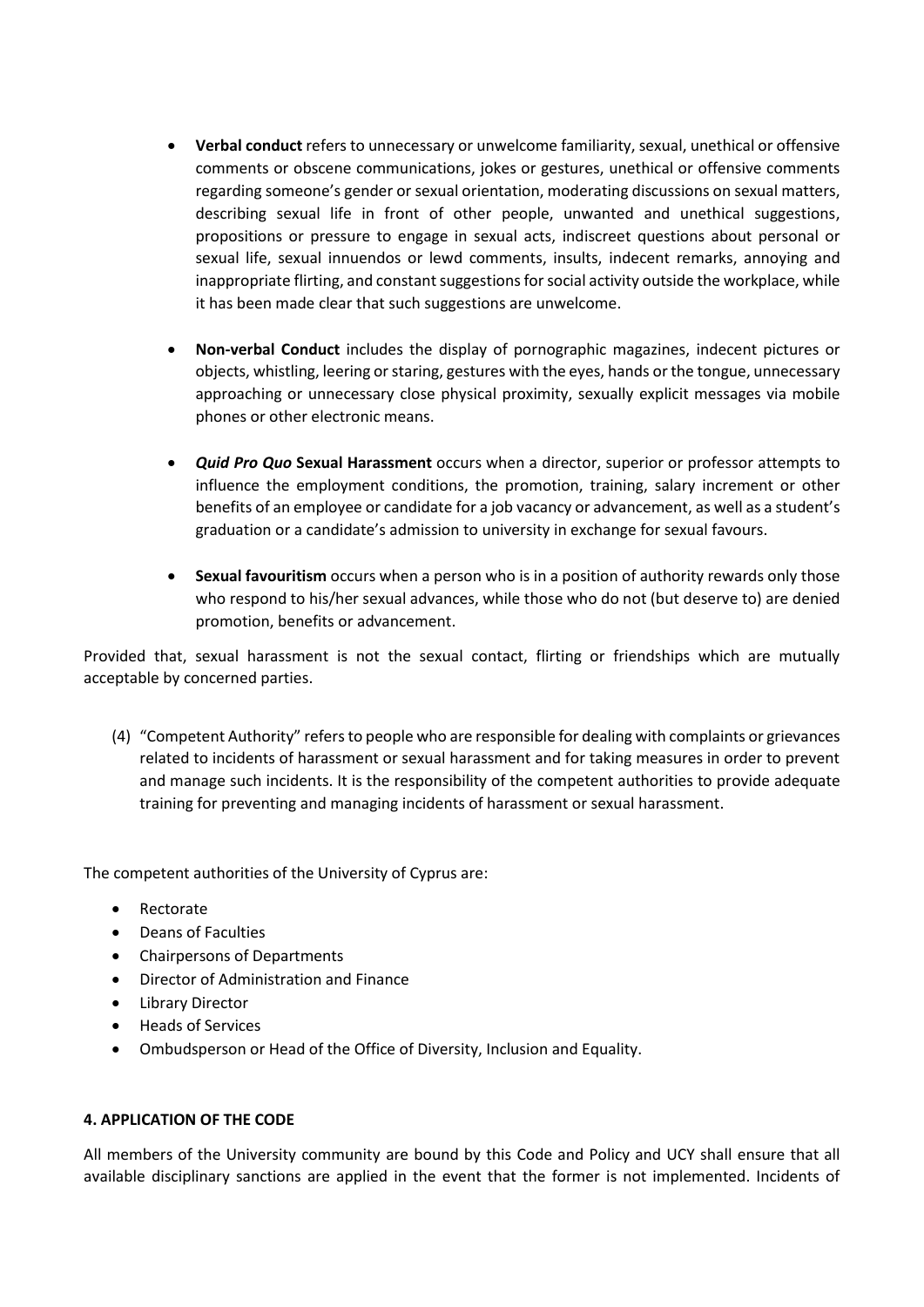gender discrimination, harassment or sexual harassment shall be managed in accordance with the above Policy Declaration.

# 4.1. **Measures for the Prevention of Harassment and Sexual Harassment**

A. Employees and Students

- Seek comprehensive and objective information on the legislation provisions
- Participate in actions, seminars, information and training programmes on combating harassment and sexual harassment
- Correct their own behaviour when realising that it is annoying or offending towards a colleague or fellow student
- Express their dissatisfaction when receiving unwanted behaviour.

## B. The Competent Authority must

- Communicate the Code and the Policy in writing or in any other way
- Organise activities and seminars, and/or inform, train staff/students on combating harassment and sexual harassment
- Encourage reporting of incidents of harassment and/or sexual harassment, even when these have simply come to the attention of an employee or student and do not concern the student or the employee themselves.

## 4.1.1. **Information**

The University ensures that copies of the existing policy (both in hard copy and electronic format) are available to all UCY staff and students. At regular intervals, the University community will be informed regarding new policies or actions taken by the University towards ensuring a friendly, safe, fair and pleasant environment for the University community.

## 4.1.2. **Education**

• In collaboration with the Office of the Ombudsperson and/or the Office of Diversity, Inclusion and Equality, UCY organises training and educational programmes in the form of seminars, events, announcements, information leaflets etc., regarding prohibited discrimination, the importance of combating and eliminating such discrimination along with the stereotypes that perpetuate and reproduce it, gender-based violence, sexual harassment, inequality at work, as well as regarding the relevant legal provisions and the benefits of complying with and implementing them.

## 4.2. **Measures for Combating Harassment and Sexual Harassment**

A. Employees and Students

- Avoid any tolerant, defensive and/or harmful attitude towards the perpetrator.
- Report the incident immediately to the competent authority

## B. The Competent Authority must:

- Maintain confidentiality.
- Investigate the incident.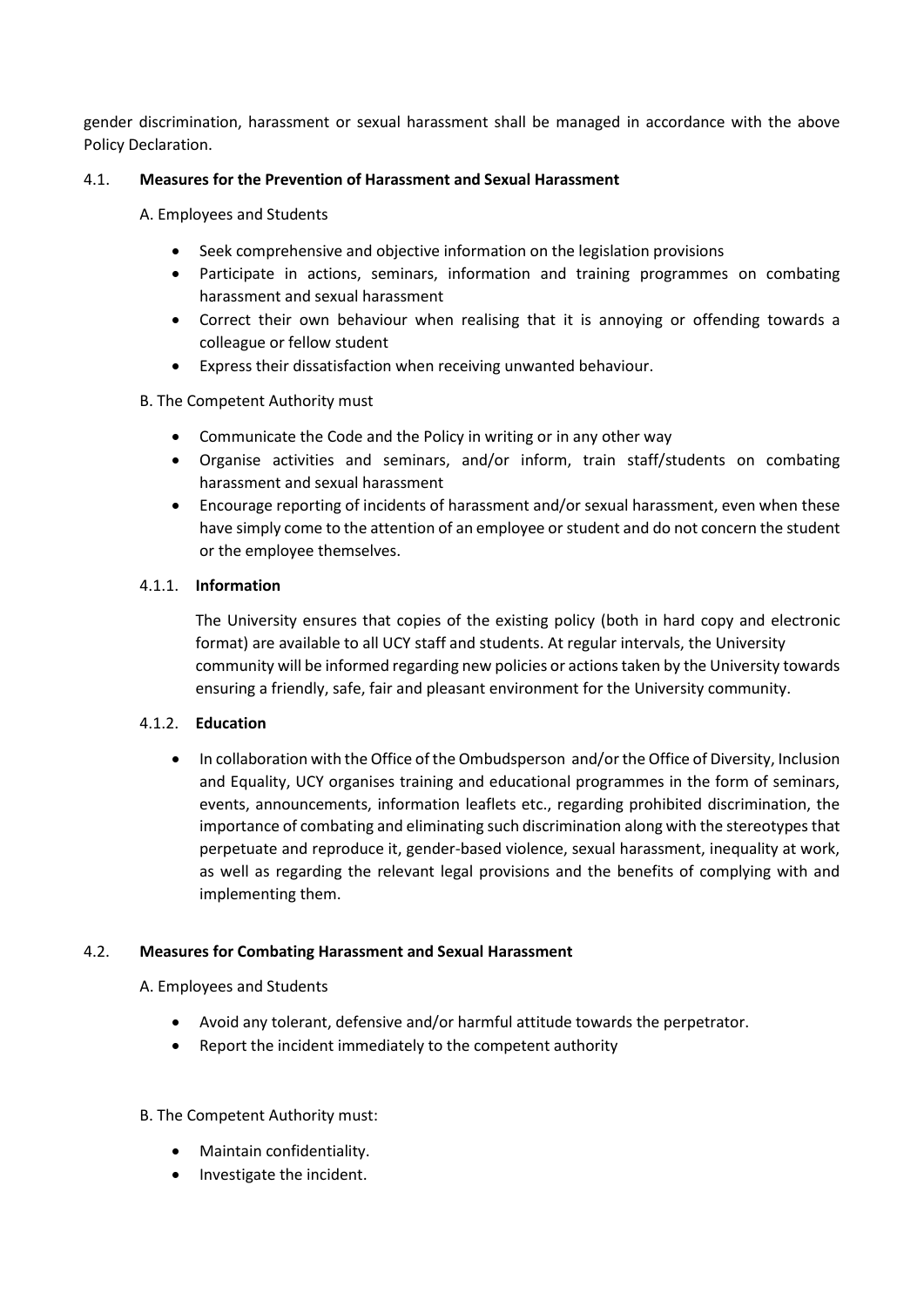- Assess the incident and suggest ways to manage it.
- Educate the perpetrator.
- Ensure that the perpetrator apologises to the victim.

## **5. PROCEDURE FOR SUBMITTING A COMPLAINT/GRIEVANCE**

Complaints of harassment or sexual harassment incidents may be managed through internal informal or formal procedures. The competent authority is responsible for informing the complainant of the options. The employee and/or student is free to choose either of the two options, under no duress or threat. The informal procedure may, at any time, turn into formal, namely into disciplinary action, if requested by the victim or recommended by the Competent Authority.

## A. Internal/Informal Procedure

The internal procedure aims to investigate and manage incidents within the organisation.

- The victim of harassment appeals to a competent authority of his/her choice.
- The competent authority records the facts of the incident and examines the possibility of direct contact or mediation.
- Depending on the incident, the competent authority either (a) urges the victim to explain to the person engaging in the unwanted conduct that such behaviour is unwelcome, offensive, distressing and interferes with his/her work/studies, or (b) undertakes mediation.
- The competent authority shall only act if harassment and/or sexual harassment has occurred for a short period of time, if the perpetrator seems willing to discuss, and only if the victim wishes to be mediated.
- If the victim chooses to communicate directly with the perpetrator, then the competent authority is responsible for monitoring the outcome of such communication.
- In case of mediation, the competent authority is responsible for communicating with the perpetrator.
- In all cases, the competent authority shall manage the incident in complete confidentiality, and ensure that the procedure is concluded within a reasonable period of time.

If the above is not possible, or if this informal approach has not provided satisfactory results, or if the incident is serious, or this harassing behaviour is repeated, the case shall be referred to the Competent Disciplinary Committee for Disciplinary Action.

## B. Internal/Formal Procedure

The formal procedure may be the victim's first choice for dealing with incidents of harassment or sexual harassment, or it may be chosen if the victim is not satisfied with the management of the informal procedure.

In this case, the victim shall contact a competent UCY authority and/or formal external authorities. The communication may initially be made orally, in writing, or by telephone and shall be concluded by drafting a written report.

Subsequently, the statutory procedures for investigating possible disciplinary offence are followed, as provided for in the UCY Regulations in force at the time, R.A.A. 162/1990, R.A.A. 282/99 and R.A.A. 172/2006, as amended or replaced.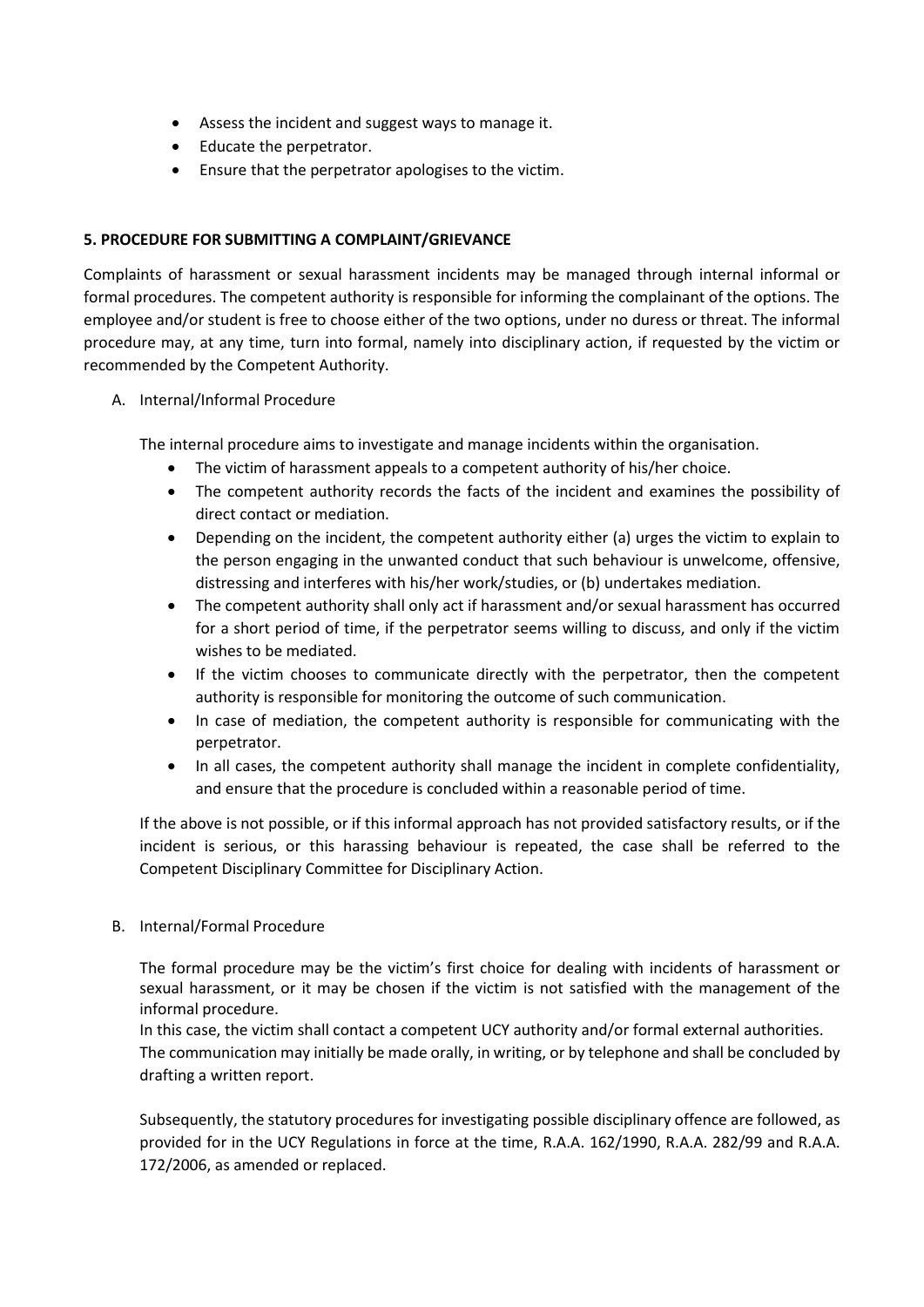## **B.1. Disciplinary Procedures**

(a) Disciplinary procedures shall comply with the UCY Regulations applicable at the time, R.A.A. 162/1990, R.A.A 282/99 and R.A.A 172/2006, as amended or replaced.

(b) Disciplinary procedures shall also apply with regard to retaliation against individuals who, in good faith, submitted a complaint of or witnessed an incident of sexual harassment that was not eventually found to be a sexual harassment incident.

(c) In the event that a complaint of harassment or sexual harassment cannot be satisfactorily resolved through the internal procedures set forth above, either party may submit a grievance with the authorities of the State.

## **B.2. Criminal and Civil Procedure**

A victim of sexual abuse has the right to press criminal and civil charges against an alleged perpetrator. The legal rights of the victim are in no way limited by the UCY Disciplinary Regulations and this Policy.

## **B.2.1. Formal Authorities for Submitting a Grievance**

Grievances about harassment or sexual harassment may be submitted with the following institutions:

# **Commissioner for Administration and the Protection of Human Rights (Ombudsperson) – Equality and Anti-Discrimination Body**

Address: Era House, 2 Diagorou, 1097, Nicosia Tel. No.: 22405500/501 Website: www.ombudsman.gov.cy Email: [ombudsman@ombudsman.gov.cy](mailto:ombudsman@ombudsman.gov.cy)

## **Gender Equality Committee in Employment and Vocational Training**

Address: 9, Climentos, 3<sup>rd</sup> Floor, Office 305 & 312, 1061, Nicosia Tel. No.: 22400894/5 Website: www.eif.gov.cy Email: [genderequalitycommittee@mlsi.gov.cy](mailto:genderequalitycommittee@mlsi.gov.cy)

**Labour Department Inspectors, Ministry of Labour, Welfare and Social Insurance** Address: 9, Climentos, 4<sup>th</sup> Floor, 1480, Nicosia Tel. No.: 22400801/2 Website[: director@dl.mlsi.gov.cy](mailto:director@dl.mlsi.gov.cy)

## **Police**

Address: Police Headquarters, Evangelou Floraki Street, 1478, Nicosia Tel. No.: 1460 (Citizen Communication Line) and 22808080 Website[: http://www.police.gov.cy](http://www.police.gov.cy/) Email: [police@police.gov.cy](mailto:police@police.gov.cy)